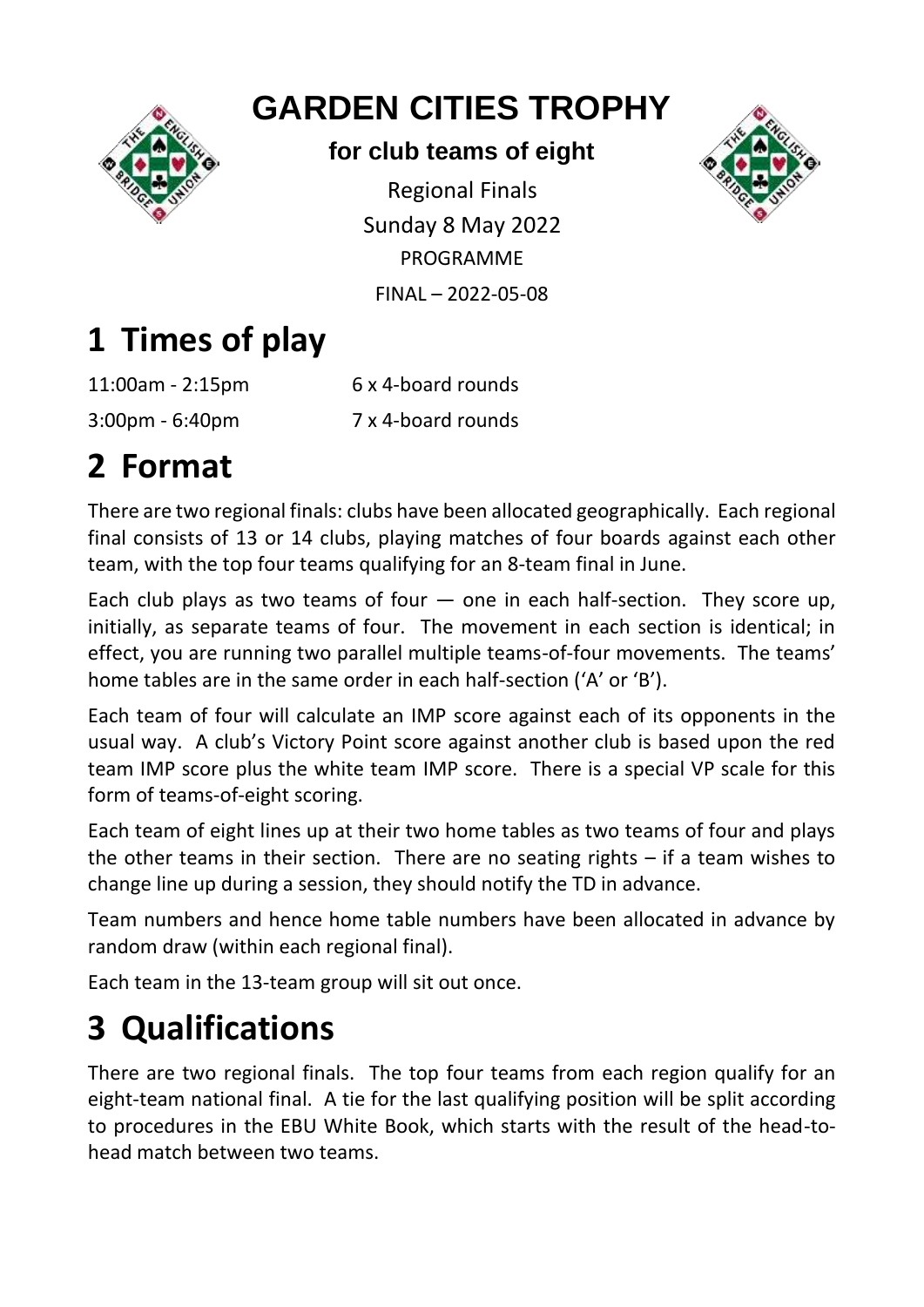## **4 Master Points**

Green Point per match won/drawn in the regional finals (no ranking awards), depending on length of matches: 4 boards 0.14/0.07.

## **5 General**

### **S.1 Systems and conventions**

This is a 'level 4' event.

You are required to have a system card online that should make available to your opponents at the start of each round, by posting a link in the table chat. Since all competitions in this event are Level 4 you must use EBU system card (you may not use WBF system cards, which are only permitted in EBU Level 5 events).

You can use any existing link to your system card. Otherwise, system cards can be uploaded to My EBU > Utilities > System Cards.

### **5.2 Best Behaviour at Bridge**

Please be nice to your partner, be pleasant to your opponents and be polite to the Tournament Directors. Otherwise you may well be given a Disciplinary Penalty!

### **Telephones and other electrical communication**

Mobile phones and other electronic communication devices may not be used during play, except in an emergency.

# **6 RealBridge**

### **6.1 Instructions**

RealBridge uses computer video and audio for communication between players. Player can and should test their video/audio by logging into the system in advance.

Players are expected to use video and audio during play. If you develop problems with audio/video, you will be allowed to continue to play using text until you have time to try to sort it out, rather than delaying play.

It may be necessary to refresh the video feed every hour or so: this can be done (without logging out) by clicking the refresh button on your name bar.

### **6.2 Procedures**

You should remember that you will be seen and heard by your opponents and should take care to avoid distracting behaviour such as eating while visible/audible 'at the table'.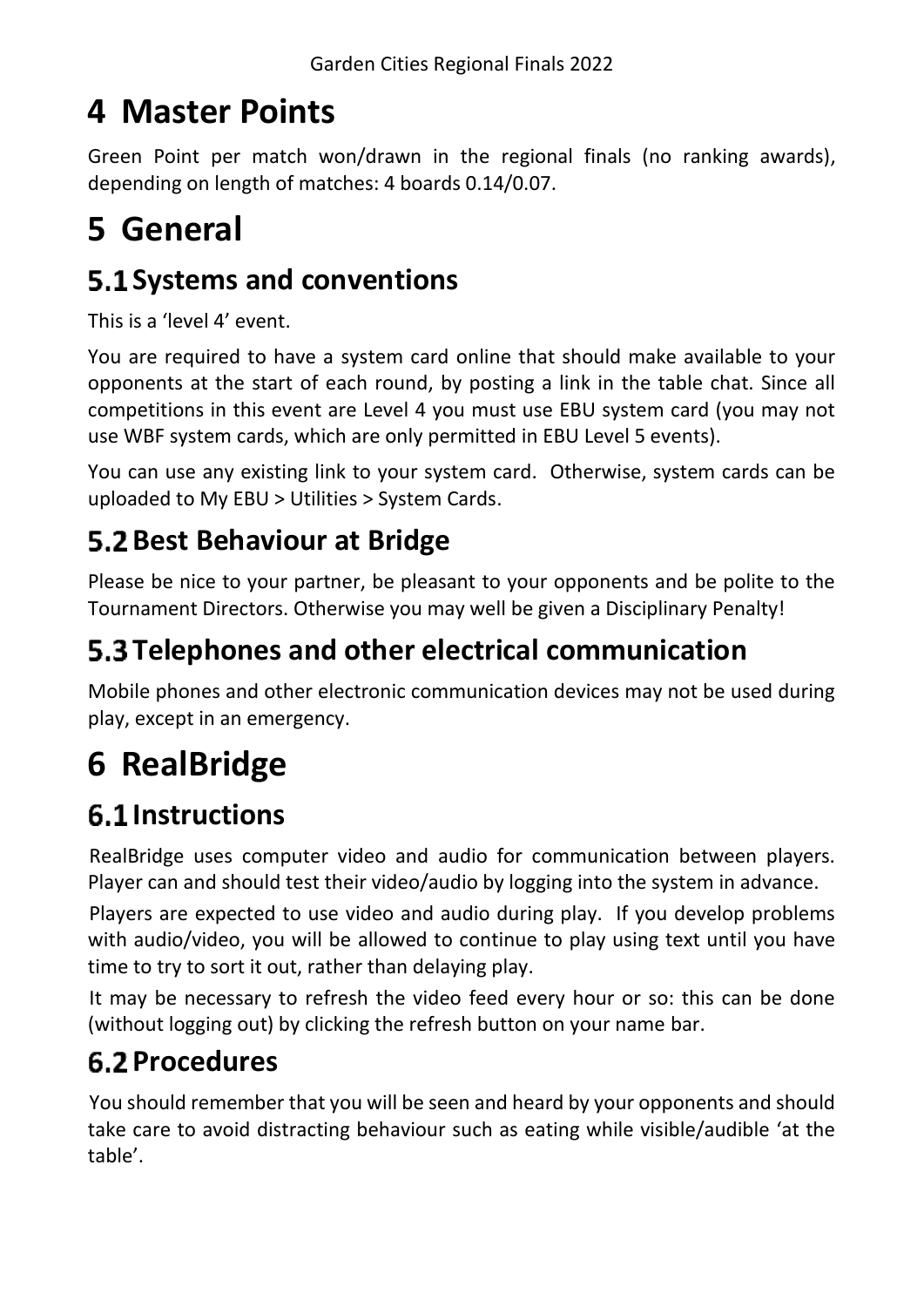#### **6.2.1 Alerting/Announcing/Explaining**

This event will be in open-table mode (not screens) with self-alerting and written explanations. Follow-up questions can be to the player who made the call (via private chat or verbally).

Note that the partner of the player who made the call will not have seen the written explanation.

Calls are alerted and explained by the player making the call. Provide a written explanation when making the call of all calls that would be alertable or announced face-to-face.

Exceptionally, **bids and passes** above 3NT should be alerted and explained if they are artificial or unexpected. Doubles and Redoubles need only be alerted if required by the face-to-face rules.

#### **6.2.2 Online Regulations**

The [EBU Sky-Blue Book](https://www.ebu.co.uk/documents/laws-and-ethics/skyblue-book.pdf) applies to this event. In particular

- Players may consult their own system card and other (pre-existing) system notes at any stage (1.1)
- UNDOs are permitted in the auction but not in the play (4.3) If there is a request for an UNDO in the auction, the TD should be called – it may be necessary to reject the request in order to call the TD. The TD will rule whether Law 25A applies and if so, will instruct the other side to accept the request.

If the other side accept the request for an UNDO, without calling the TD, they will usually be deemed to have accepted the replacement call (Law 25B1 – 'the second call stands and the auction continues').